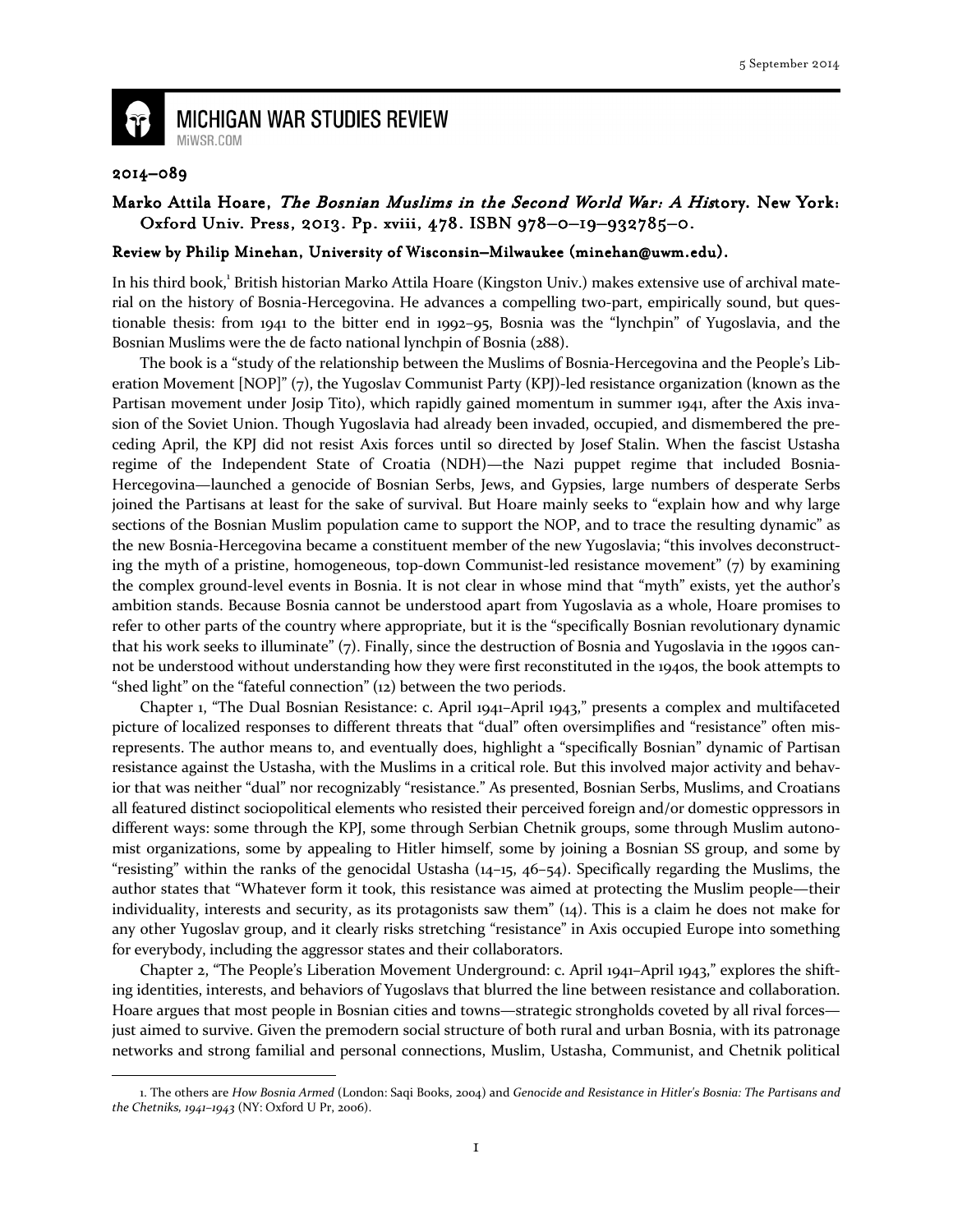associations were bound to be "Bosnianized." Resistance and collaboration, which normally carry great political weight, were often so fluid as to be devoid of ideological meaning.

Despite the previous chapter's characterization of Muslim resistance, chapter 2 reveals an astoundingly volatile set of overlapping identities, networks, and personal circumstances underlying conditions in wartime Bosnia. But without necessarily minimizing the political importance and fatefulness of the decisions made, Hoare describes how the Partisans increased their control of cities and towns by infiltrating and attracting defectors from the Croatian Home Guards. The more extremist Croatian Ustasha's sometimes brutal treatment of the Home Guards had the unintended effect of strengthening the Partisans. Hoare rightly retains the categories of collaboration and resistance, which became more sharply defined as the Partisans gained strength and Axis forces lost it in the latter part of the war.

Chapter 3, "The Muslim and Croat Rebellion: c. April 1943–October 1943," focuses on the many Muslims and Croatians who turned against the NDH and the Ustasha and toward the Partisans: "1943 witnessed the turning of the tide for the NOP in Bosnia-Hercegovina" due to "Italian collaboration with the Chetniks and the triumphalist Chetnik genocidal assault on the Bosnian Muslim and Croat population," against which the NDH and the Ustasha were ill-equipped to offer any protection. Even the Bosnian SS "Handschar Division," the "flagship project of the Muslim autonomist resistance" (103), threatened to send their fighters to theaters of war outside Bosnia. Meanwhile, rumors circulated that Hitler, exasperated by NDH incompetence, intended to subject Bosnia to the control of Milan Nedić's Serbian collaborationist regime, which would have severely worsened the nightmare.

Chapter 4, "Bosnian Assembly and Yugoslav Federation: c. October 1943–April 1944," concerns critical developments in the period and their short-term ramifications. To the Partisans' gains achieved by summer 1943, the Italian surrender in September added the windfall of additional weaponry and enhanced prestige. Momentum continued in their favor in Bosnia and throughout Yugoslavia. The Partisans held top-level meetings in November to make preliminary constitutional plans for the two interconnected entities. These meetings were complicated by the irrepressible multinational character of the participants and their constituencies, which Hoare evokes very effectively. The most contentious issue, among many, was the prospective constitutional status of Bosnia within the larger Yugoslav federation. KPJ leadership was split on the matter: the leading Slovenian theorist, Edvard Kardelj, advocated a Bosnia-Hercegovina with a status equal to that of the other proposed national republics—Serbia, Montenegro, Macedonia, Slovenia, and Croatia. Tito and two other Central Committee figures, Milovan Đilas and Moše Pijade, opposed Kardelj, arguing that Bosnia should not have equal status because neither it nor its Muslim inhabitants were a nation. Bosnian Communists favored equal status because of Bosnia's historically multinational character and its vital role in the looming Partisan victory over all of Yugoslavia.

Pragmatic considerations prevailed and Bosnia received equal status with the other republics: "Bosnian statehood was the only solution that could win over the Muslims, trump the anti-Communist Muslim leaders and avoid offending either Serb or Croat national feeling or encouraging Great Serbian or Great Croatian nationalism" (169). Partisan successes still galvanized remaining anti-Communist opposition. For example, Draža Mihailović, the Serbian Chetnik leader, toned down (what his opponents construed as) his Great Serb chauvinism in an effort to emulate the Communists' appeal to non-Serb nationalities, including the Bosnian Muslims. But he was losing the war for Yugoslavia, and his efforts came to naught.

Chapter 5, "Bosnian Statehood and Partisan Diversity: c. November 1943–April 1945," covers the period when, as Hoare puts it with some hyperbole, Bosnia was officially established as a state—for the first time since the Bosnian Kingdom fell to the Ottomans in 1463. This marked the peak of Bosnian Partisan power and relative autonomy within the Yugoslav NOP. However, the further incorporation of former enemies and collaborators would internalize bitter hostilities and dilute the movement's base. Thus, for example, when the Anti-Fascist Front of Women opened its membership to more Muslim women, it ran afoul of the pervasively patriarchal political culture of the time. The KPJ chastised the organization for its "feminist errors." As Partisan diversity increased, the question of whether the Muslims constituted a nation, a people, or a religious group remained deliberately unanswered at top levels, where ambiguity was more expedient than clarity.